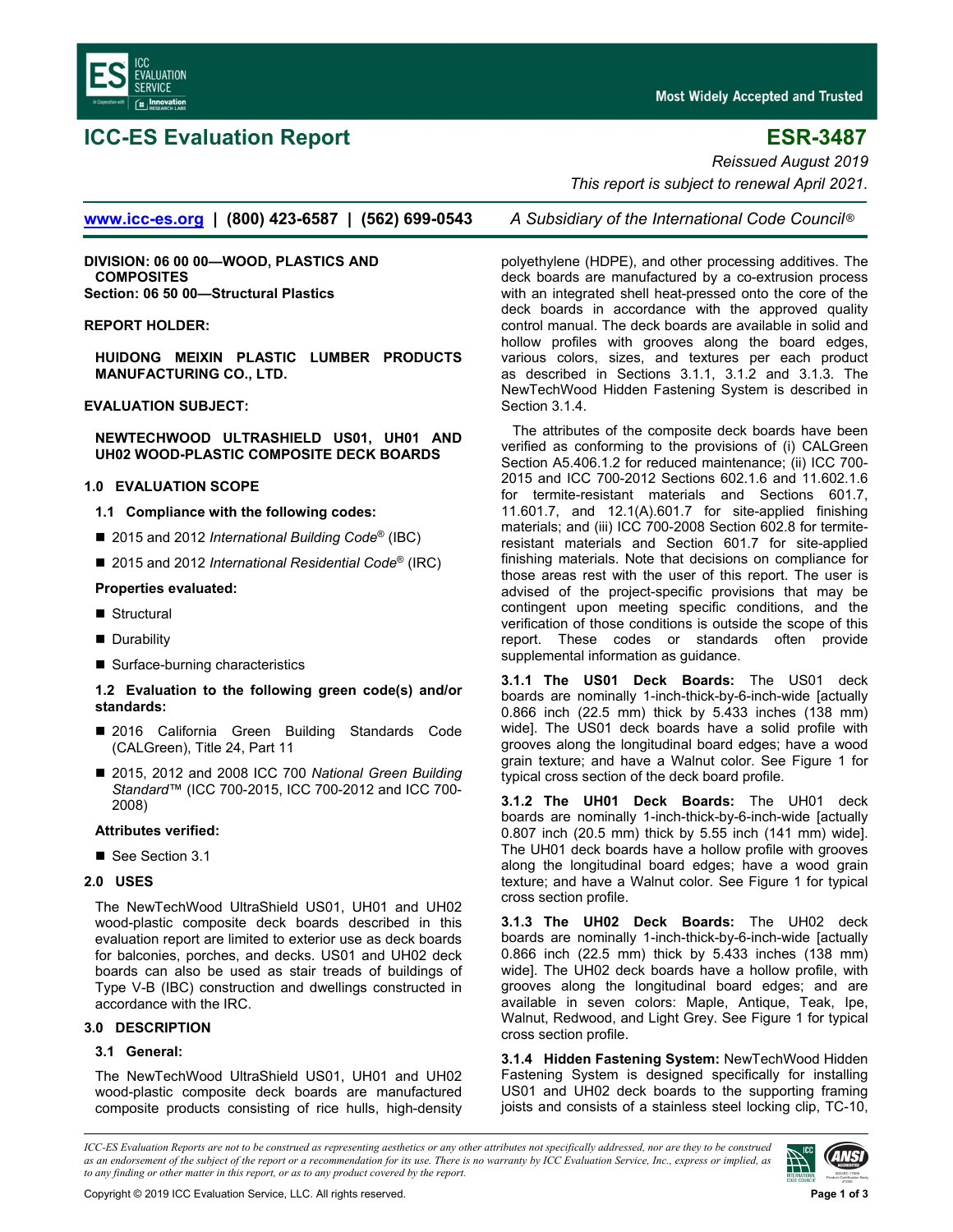or a TPO polymer clip, TC-2, and corrosion-resistant, flat head, cross type countersink tapping screws having a head diameter of 0.315 inch (8 mm), major diameter of 0.15 inch (3.81 mm), minor diameter of 0.104 inch (2.64 mm) and overall length of 1.5 inches (38.1 mm).

# **3.2 Durability:**

When subjected to weathering, insect attack, and other decaying elements, the deck boards are equivalent in durability to preservative-treated or naturally durable lumber when used in locations described in Section 2.0 of this report. The deck boards have been evaluated for structural capacity when exposed to temperatures from 20°F to 125°F (-29°C to 52°C).

# **3.3 Surface-burning Characteristics:**

When tested in accordance with ASTM E84, the deck boards have a flame spread index no greater than 200.

### **4.0 DESIGN AND INSTALLATION**

# **4.1 General:**

Installation of the NewTechWood UltraShield US01, UH01 and UH02 wood-plastic composite deck boards must comply with this report and the manufacturer's published installation instructions. The manufacturer's published installation instructions must be available at the jobsite at all times during installation. When the manufacturer's published installation instructions differ from this report, this report governs.

### **4.2 Design:**

The NewTechWood UltraShield US01, UH01 and UH02 wood-plastic composite deck boards have an allowable capacity of 100 psf  $(4.79 \text{ kN/m}^2)$  when installed at a maximum center-to-center span of the supporting framing members as prescribed in Table 1.

# **4.3 Installation:**

**4.3.1 Deck Boards:** The NewTechWood UltraShield US01, UH01 and UH02 wood-plastic composite deck boards must be installed perpendicular to the supporting framing members spaced at a maximum span as prescribed in Table 1 and attached with two No. 10 by 21/2-inch-long (63.5 mm) corrosion-resistant wood screws per support. The fasteners must be placed through the solid part of the deck boards and into the supporting structure, and not through the grooved edges, at a minimum distance of 1 inch (25.4 mm) from the edge of the deck boards. Fasteners must be placed a minimum of 1 inch (25.4 mm) from the end of each board, and a minimum  $\frac{1}{16}$ -inch (1.6 mm) gap must be left between ends of boards at butt joints. Multiple joists or blocking must be used to provide adequate surface for fastener embedment of board ends. Fasteners located within  $1^{1}/2$  inches (38 mm) of board ends must be predrilled. A minimum  $\frac{1}{16}$ -inch (1.6 mm) gap must be left between deck boards. The deck boards may be installed with the hidden fastening system described in Section 3.1.4 of this evaluation report. The hidden fastening systems must be placed inside the grooves and attached to each support framing member using the fasteners provided with the hidden fastening system.

**4.3.2 Deck Boards Used as Stair Treads:** The NewTechWood UltraShield US01 and UH02 wood-plastic composite deck boards, when used as stair treads, are satisfactory to resist the code-prescribed concentrated load of 300 lbf (1.33 kN) when installed at a maximum centerto-center span of the supporting framing members as prescribed in Table 2.

**4.3.3 Fastening Capacities:** For the NewTechWood UltraShield US01, UH01 and UH02 wood-plastic composite deck boards installed in accordance with Section 4.3.1 of this evaluation report with two No. 10 by  $2<sup>1</sup>/2$ -inch-long (63.5 mm) corrosion-resistant wood screws at ends to each support, the allowable fastener head pullthrough capacity for screws is 150 lbf (670 N) per fastener.

For the NewTechWood UltraShield US01 and UH02 wood-plastic composite deck boards installed in accordance with Section 4.3.1 of this evaluation report with the NewTechWood Hidden Fastening System described in Section 3.1.4 of this evaluation report, the hidden fastening system has an uplift load rating of 100 psf  $(4.79 \text{ kN/m}^2)$ .

# **5.0 CONDITIONS OF USE**

The NewTechWood UltraShield US01, UH01 and UH02 wood-plastic composite deck boards described in this report comply with, or are suitable alternatives to what is specified in, those codes listed in Section 1.0 of this report, subject to the following conditions:

- **5.1** The deck boards are limited to exterior use as deck boards for balconies, porches, decks and stair treads of Type V-B (IBC) construction and dwellings constructed in accordance with the IRC.
- **5.2** Installation must comply with this report, the manufacturer's published installation instructions and the applicable code. Only those fasteners and fastener configurations described in this report have been evaluated for the installation of the NewTechWood UltraShield wood-plastic composite deck boards. When the manufacturer's published installation instructions differ from this report, this report governs.
- **5.3** The use of deck boards as a component of a fireresistance-rated assembly is outside the scope of this report.
- **5.4** The compatibility of the fasteners, metal post mount components and other metal hardware with the supporting structure, including chemically treated wood, is outside the scope of this report.
- **5.5** Adjustment factors outlined in the AF&PA *National Design Standard* and applicable codes must not be applied to the allowable capacity and maximum spans for the NewTechWood UltraShield wood-plastic composite deck boards.
- **5.6** The NewTechWood UltraShield wood-plastic composite deck boards must be directly fastened to the supporting structure. Where required by the code official, engineering calculations and construction documents consistent with this report must be submitted for approval. The calculations must verify that the supporting structure complies with the applicable building code requirements and is adequate to resist the loads imparted upon it from the products and systems discussed in this report. The documents must contain details of the attachment to the supporting structure consistent with the requirements of this report. The documents must be prepared by a registered design professional where required by the statutes of the jurisdiction in which the project is to be constructed.
- **5.7** The NewTechWood UltraShield wood-plastic composite deck boards are produced in Daling, Huidong, Guangdong Province, China, under a quality control program with inspections by ICC-ES.